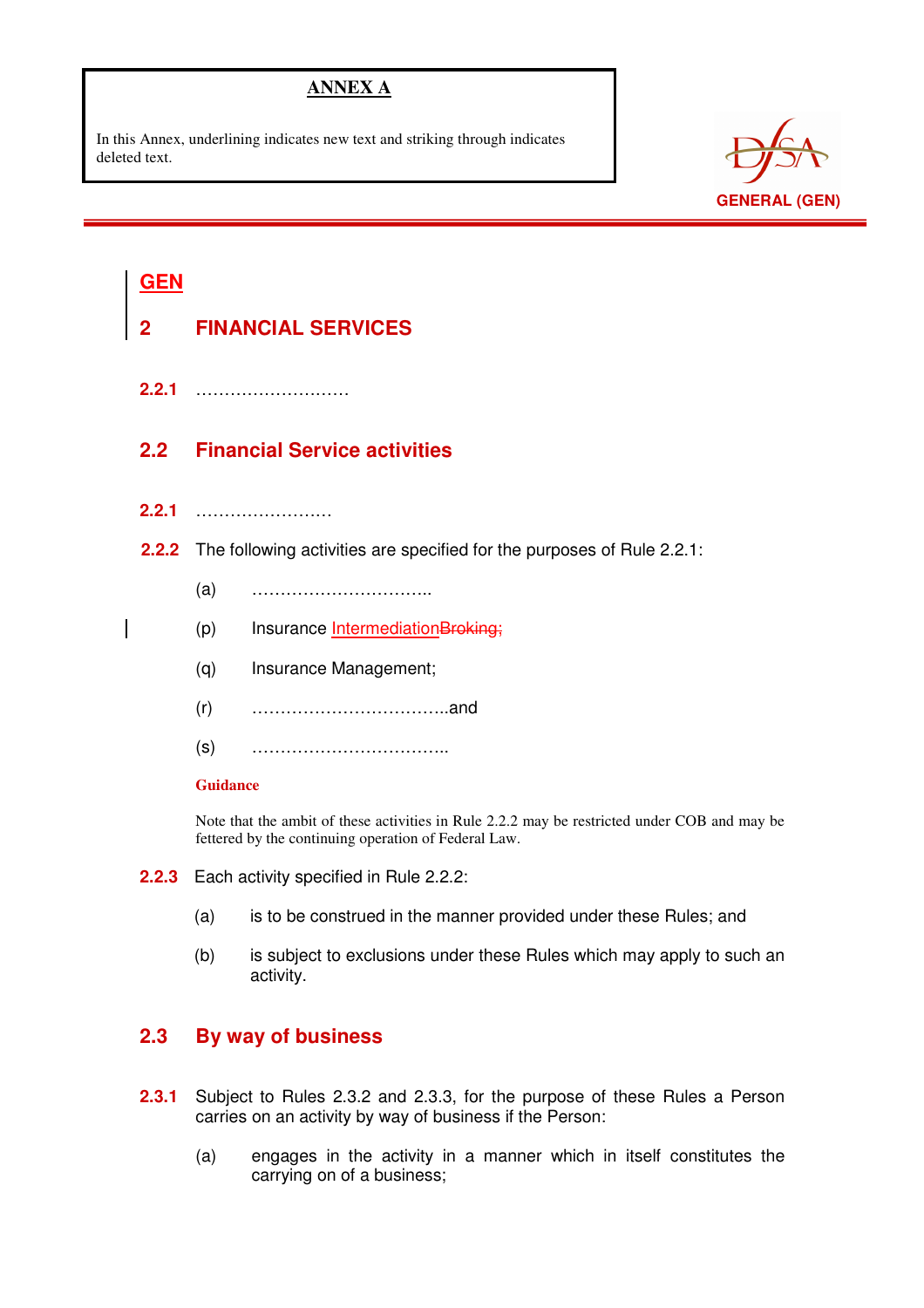

- (b) holds himself out as willing and able to engage in that activity; or
- (c) regularly solicits other Persons to engage with him in transactions constituting that activity.

### **Exclusions**

i

- **2.3.2** Subject to Rule 2.3.5, Aa Person does not carry on an activity specified under paragraphs (a), (b), (c), (d), (e), (f), (g), (h), (j), (k), (p), (q) and (r) of Rule 2.2.2 by way of business if:
	- (a) the Person enters into transactions solely as a nominee for another Person and is bound to and does act on that other Person's instructions;
	- (b) the Person is a Body Corporate and carries on that activity solely as principal with or for other Bodies Corporates:
		- (i) which are within the same Group as that Person; or
		- (ii) which are or propose to become participators in a joint enterprise and the transaction is entered into for the purposes of or in connection with that enterprise;

and for the purposes of the activities specified in paragraphs (g), (j), (k) and (r) of Rule 2.2.2 the assets in question belong to a Body Corporate falling within (i) or (ii); or

- (c) the Person carries on the activity solely for the purposes of or in connection with the sale of goods or the supply of services to a customer of the Person or a member of the same Group, provided that:
	- (i) the supplier's main business is to sell goods or supply services and not to carry on any Financial Service; and
	- (ii) the customer is not an individual;

and for the purposes of the activities specified in paragraphs (g), (j), (k) and (r) of Rule 2.2.2 the assets in question belong to that customer or member.

2.3.5 Rule  $2.3.2(1)(b)(i)$  does not apply to a Person if and to the extent that and to the extent that:

(a) the Person is conducting Insurance Intermediation business as agent for one or more insurers within the same Group; or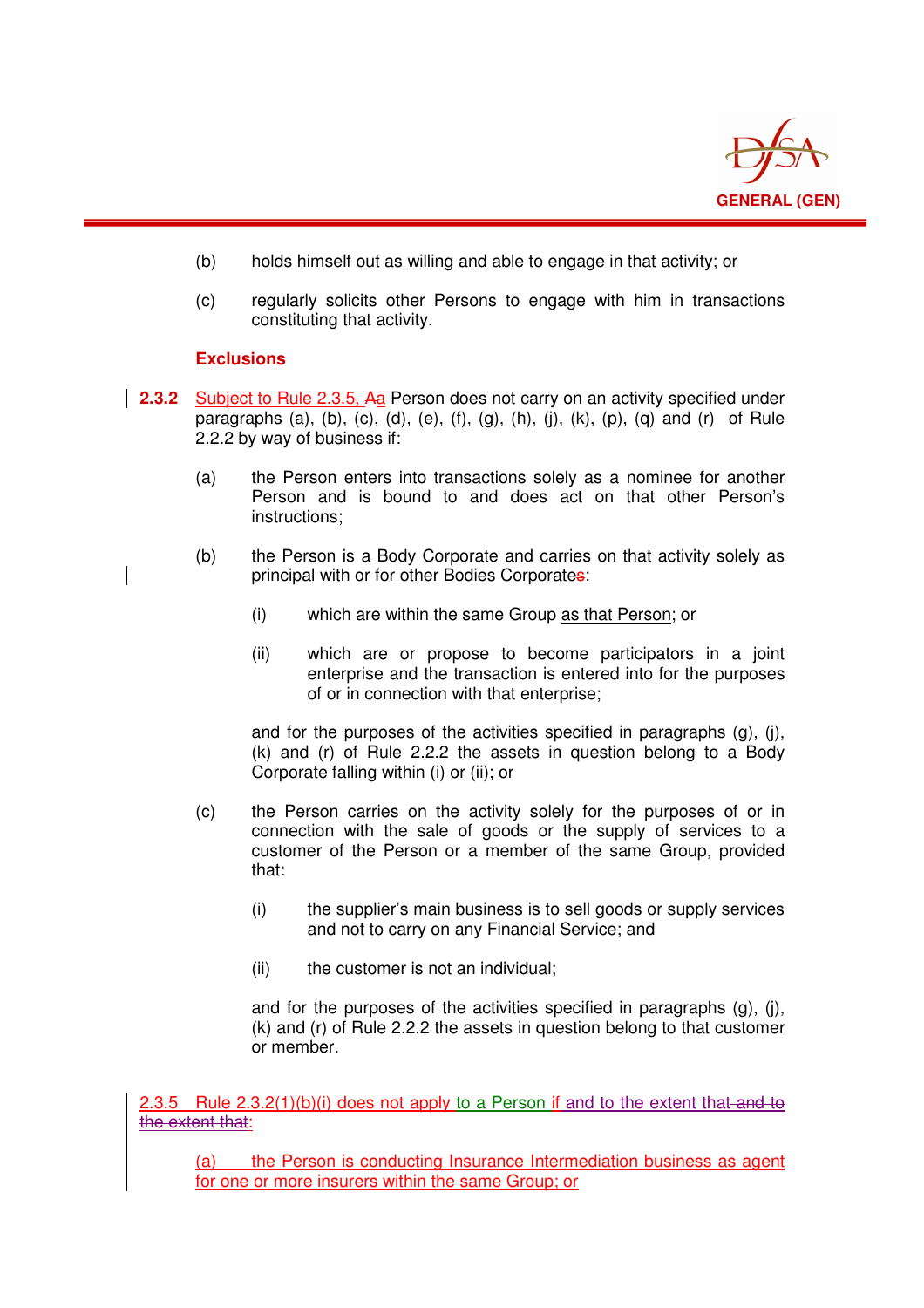

### (b) the Person is conducting Insurance Management business in relation to one or more Protected Cell Companies within the same Group.

# **2.19 Insurance intermediationbroking**

i

- **2.19.1** (1) In Rule 2.2.2 Insurance Intermediation Broking means:
	- (a) advising on insurance;
	- (b) acting as agent for another Person in relation to the buying or selling of insurance for that other Person; or
	- (c) making arrangements with a view to another Person, whether as principal or agent, buying insurance.
	- $(2)$  In  $(1)(a)$  'advising' means giving advice which is given to a Person in his capacity as a policyholder or potential policyholder, or in his capacity as agent for a policyholder or potential policyholder on the merits of his entering into a Contract of Insurance whether as principal or agent.
	- (3) In (2) 'advice' includes a statement, opinion or report:
		- (a) where the intention is to influence a  $\theta$ Person, in making a decision, to select a particular Contract of Insurance or insurance cover; or
		- (b) which could reasonably be regarded as being intended to have such influence.
	- (4) The arrangements in (1)(c) include arrangements which do not bring about the transaction.

#### **Exclusions**

- **2.19.2** A Person does not carry on the activities specified in Rule 2.19.1(1)(b) or (c) if he enters or is to enter into a transaction in respect of a Contract of Insurance as principal.
- **2.19.3** A Person does not carry on Insurance Intermediation Broking if the activity:
	- (a) is carried on in the course of any professional business which does not otherwise consist of the carrying on of Financial Services;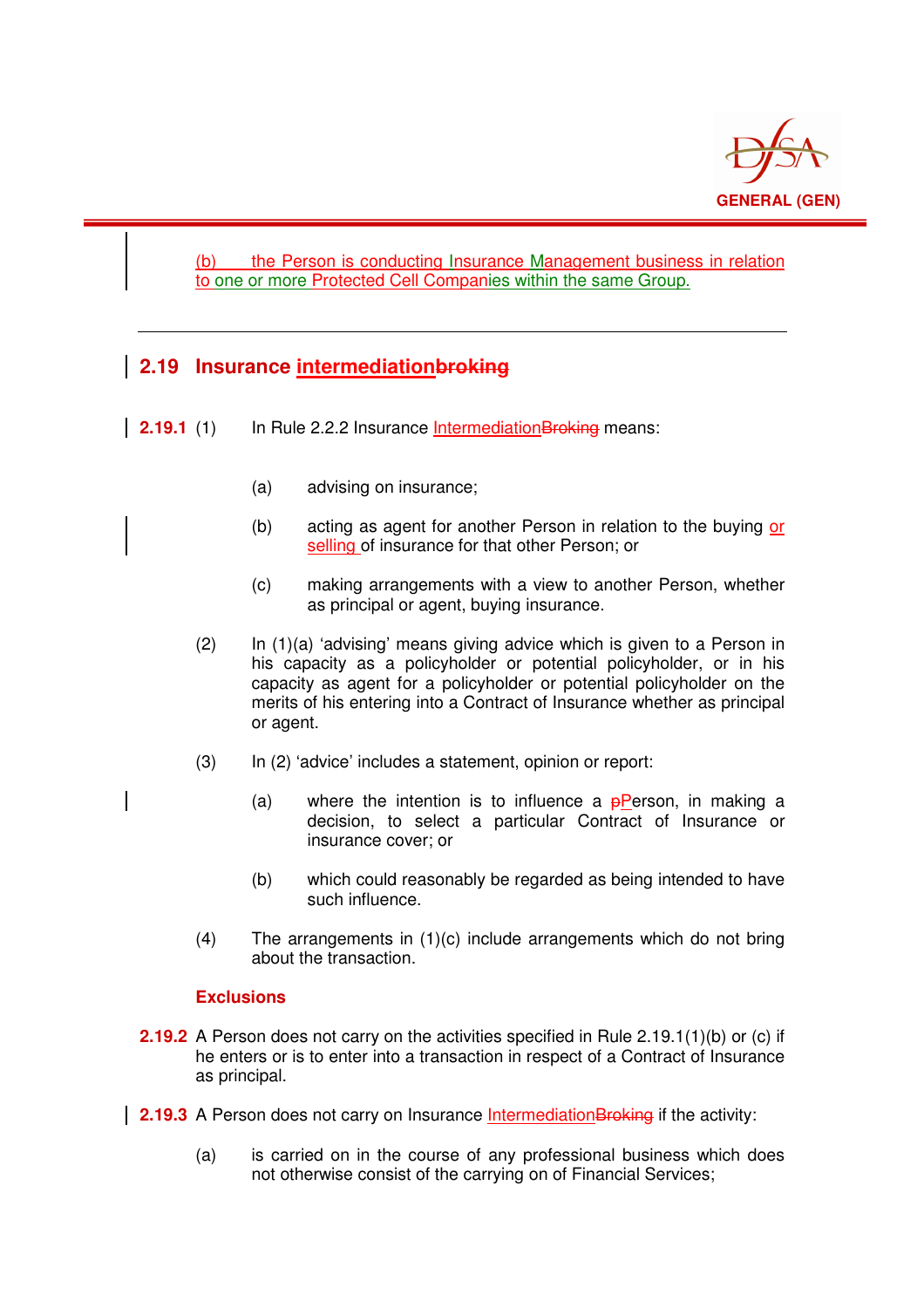

- (b) may reasonably be regarded as a necessary part of any other services provided in the course of that professional business; and
- (c) is not remunerated separately from the other services.
- **2.19.4** A Person does not give advice in relation to a Contract of Insurance by giving advice in any newspaper, journal, magazine, broadcast service or similar service in any medium if the principal purpose of the publication or service, taken as a whole, is neither:
	- (a) that of giving advice of the kind mentioned in Rule 2.19.1; nor
	- (b) that of leading or enabling Persons to buy types of insurance.
- **2.19.5** A Person does not arrange a Contract of Insurance merely by providing the means by which one party to a transaction is able to communicate with other such parties.
- **2.19.6** A Person who is an Authorised Firm does not advise in relation to an Insurance Contract if it is authorised under its Licence to carry on the Financial Service of Advising on Financial Products or Credit-, to the extent the advice relates to a contract of Long-Term Insurance not being a contract of reinsurance.
- **2.19.7** A Person who is an Authorised Firm does not arrange a Contract of Insurance if it is authorised under its Licence to carry on the Financial Service of Arranging Credit or Deals in Investments, to the extent that the arranging relates to rights under a contract of Long-Term Insurance not being a contract of reinsurance.

### **2.20 Insurance Management**

i

- **2.20.1** (1) In Rule 2.2.2 Insurance Management means providing management services or exercising managerial functions for an insurer.
	- (2) In (1) management services and managerial functions include administration and underwriting.
	- (3) In (1) an 'insurer' means a Person effecting or carrying out Contracts of Insurance.